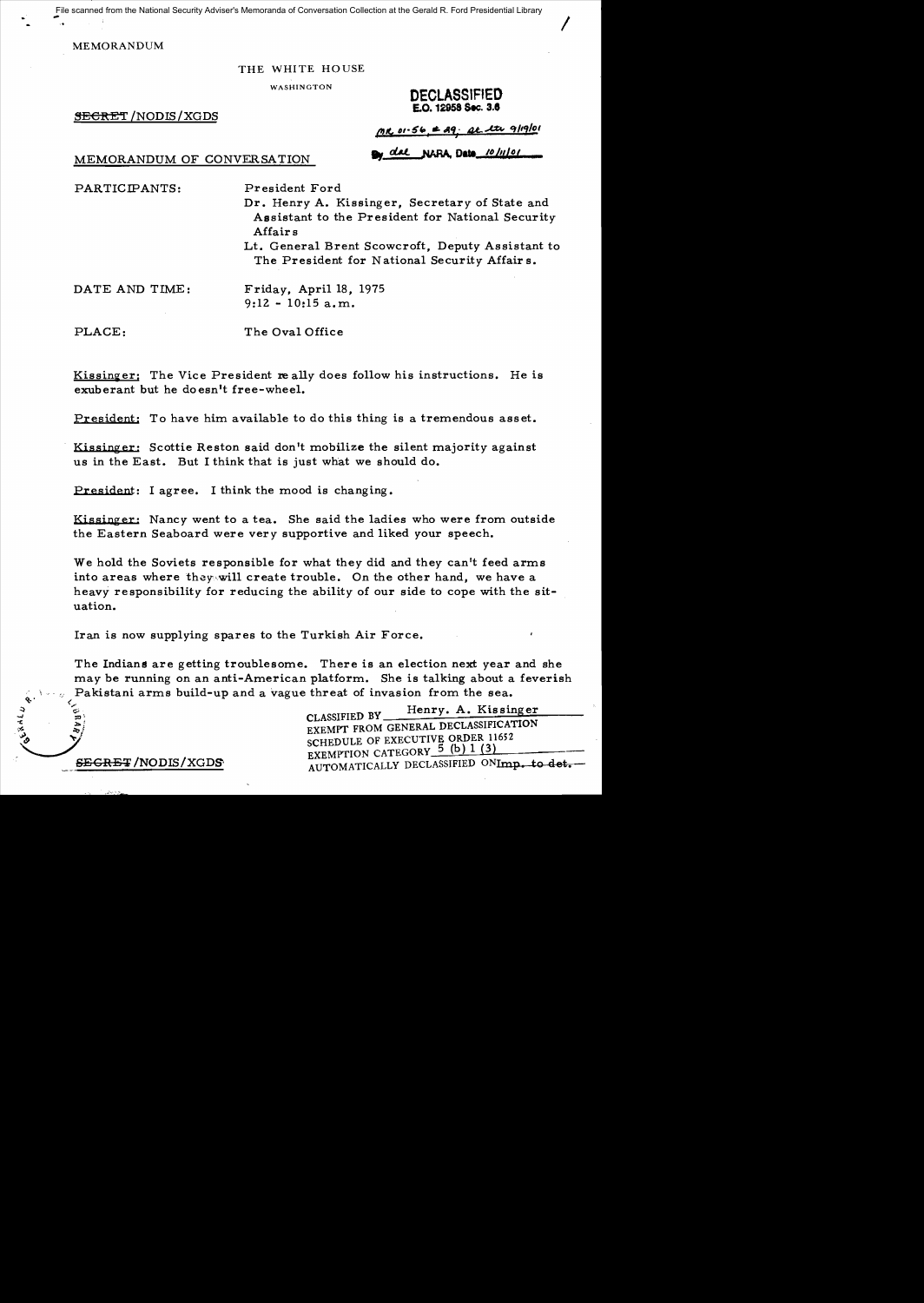#### $\overline{\text{SEGRBF}}$  / NODIS / XGDS  $^{-2-}$

By that she apparently means Diego Garcia.

President: I wonder about going to India.

Kissinger: I agree -- and even to China. Unless they give a very clear signal it would be successful.

On NATO, 'we will have a paper next week. I think we should limit the social functions. There will be many large affairs.

President: I would rather stay out of that.

Kissinger: The French are being obnoxious. We do need to have something significant to come out of it, or it may be counterproductive.

I will tell Kosciusko-Morizet you  $\infty$  uldnt believe Giscard wouldn't come. They're mad because of the failure of his consumer-producer conference.

In Cambodia, the despair continues. Long Boret, Matak, and Lon Nol have been captured.

President: What about Sihanaouk?

Kissinger: He is still in Peking. You will announce Dean Brown today?

President: What about China and the Soviet Union?

Kissinger: I think we should send them a message. Say they have responsibility for what they put in. We have responsibility because if we had held our end up, what they sent wouldn't have mattered.

I think we should go to them and say we are interested in getting our people and some Vietnamese out and we are prepared to discuss the situation.

President: How about Thieu?

Kis singer: I think we should keep Thieu there until we get a response from the Chinese and the Soviets. Thieu will go in any event, but it may be followed by chaos.  $, \cdot, \cdot$ 

We could approach the Chinese and Russians tomorrow and then see about Thieu. We could have a three to four week holdout, but the fear in South Vietnam could mean three to four days.

<del>SEGRET</del>/NODIS/XGDS

**,'.,.** .>' \;~I"i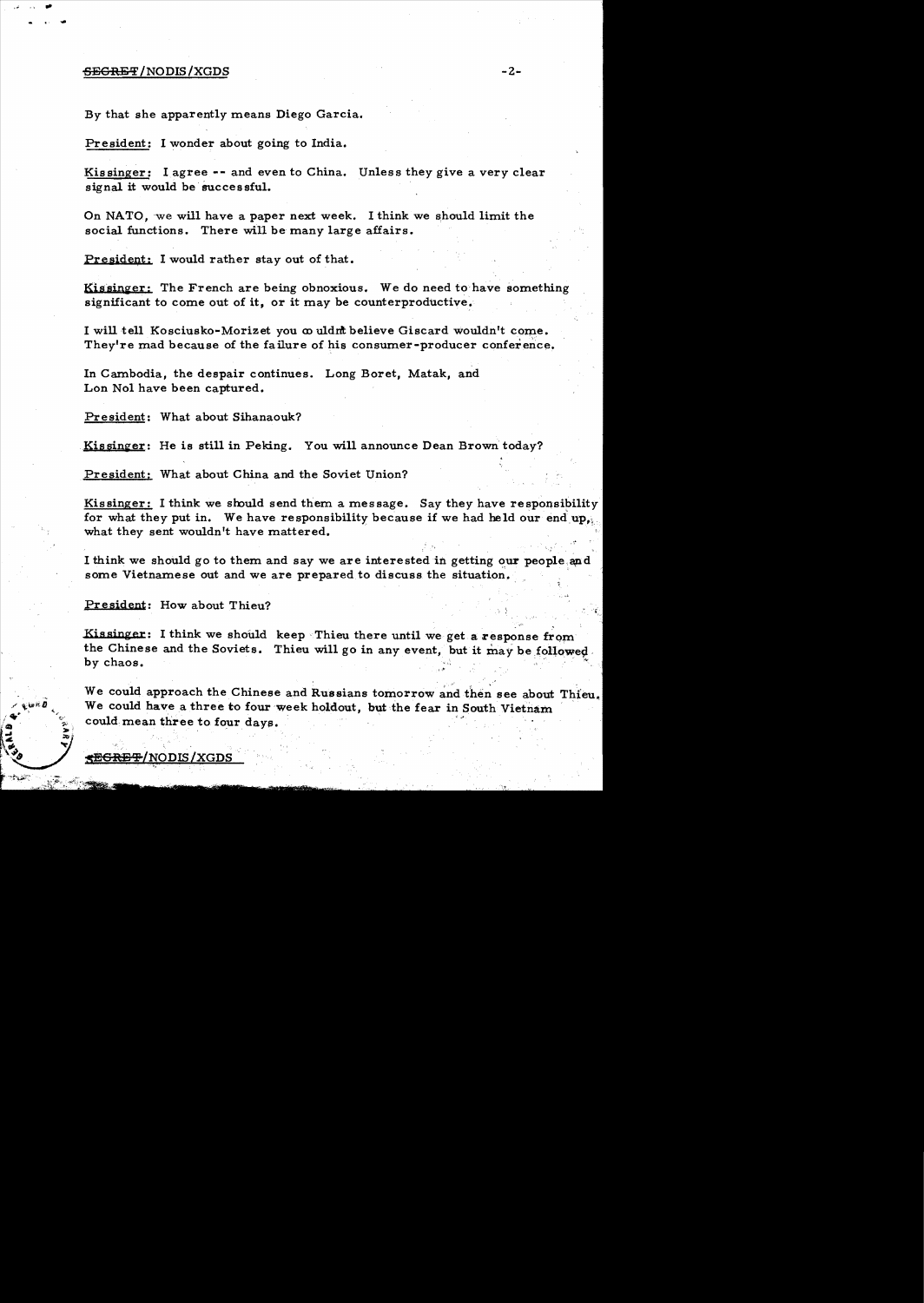MEMORANDUM

#### THE WHITE HOUSE

#### WASHINGTON

SECRET/NODIS/XGDS

MEMORANDUM OF CONVERSATION

| PARTICIPANTS: | President Ford<br>Dr. Henry A. Kissinger, Secretary of State and<br>Assistant to the President for National<br><b>Security Affairs</b> |  |  |  |  |
|---------------|----------------------------------------------------------------------------------------------------------------------------------------|--|--|--|--|
|               | Lt. General Brent Scowcroft, Deputy Assistant<br>to the President for National Security Affairs                                        |  |  |  |  |
| DATE & TIME:  | Friday - April 18, 1975<br>$9:12 - 10:15$ a.m.                                                                                         |  |  |  |  |
| PLACE:        | The Oval Office                                                                                                                        |  |  |  |  |

President: I thought we should have a meeting this afternoon to decide what to do on a vote.

Kissinger: I am testifying tomorrow before Doc Morgan's Committee.

President: One of the weakest members is Peter DuPont. He should be good.

Kissinger: Broomfield is good.

B.O. 12958, Sec. 3.5 NSC Memo. 11/24/98, State Dept. Guidelines<br>**By** Letter , NARA, Date 1/241 co.

President: But he is not a leader. There is no leader on that Committee. Phil Burton wants to see me about evacuation.

Kissinger: I would be careful. Those bastards want to hang you. They are just waiting to pin it on you.

President: That is what he wants to tell us, I am sure. That we get out.

Kissinger: Graham Martin is a noble American. He is trying to hold things together and get people out.

 $\kappa$ ,  $A$ . C.ss: ngex  $t^{Q}_{\text{H}}$ ASSIFIED BY  $\frac{1}{2}$  ECLASSIFICATION

CAET/NODIS/XGDS \* EXEMPT FROM GENERAL SCHEDULE OF EXECUTIVE FROM GENERAL ECLASSIFICATION SECRET/NODIS/XGDS FOR CLASSIFICATION DECLASSIFIED - EXEMPTION CALCONSTRIED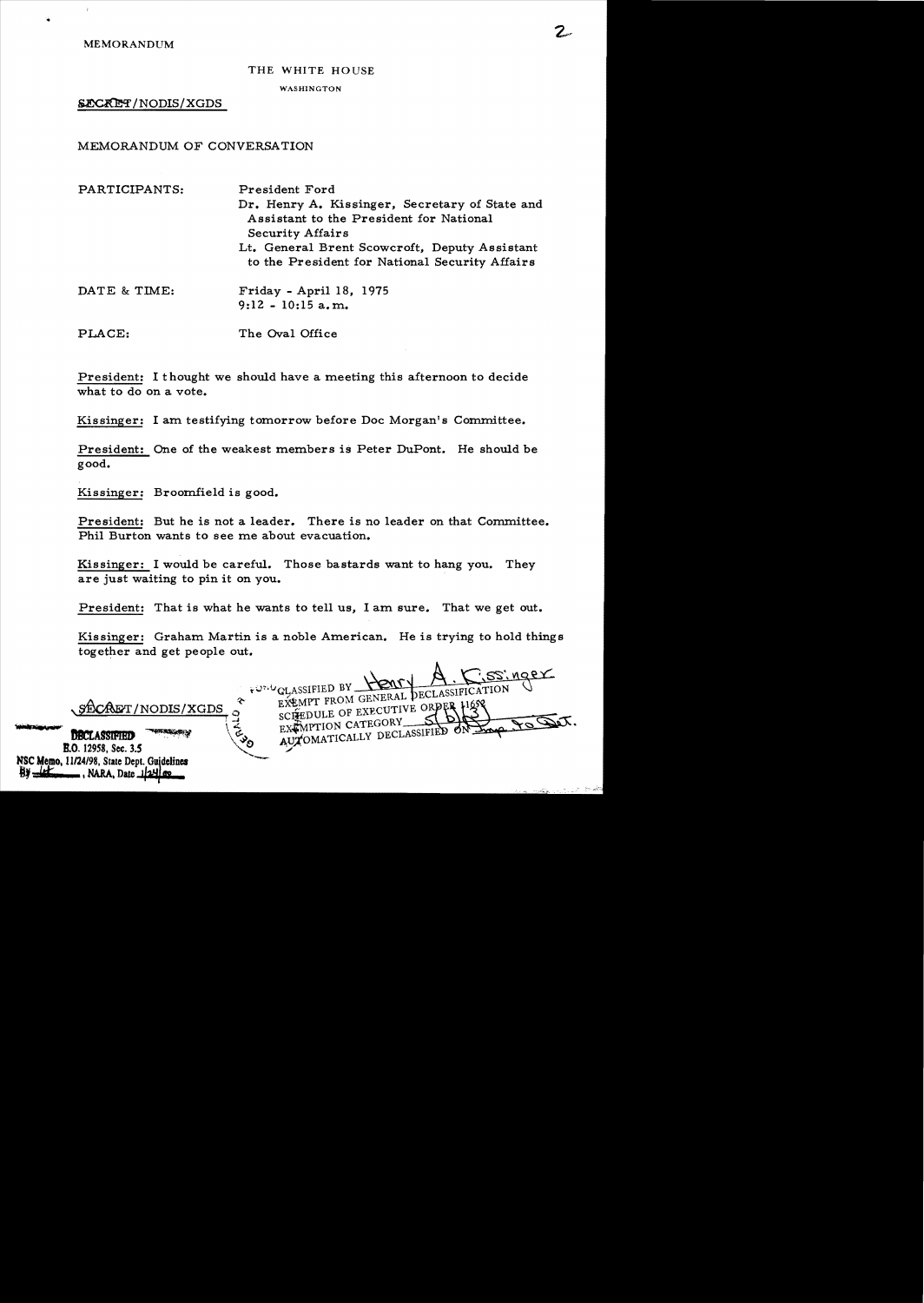## **\*CORET/NODIS/XGDS** 2

 $\cdot$   $\cdot$ 

They are sticking me with the figure of 1,250. I meant official ones; that thought it meant total.

All the Pentagon wants is to evacuate. It is a tough problem. Whatever you do there will be some Americans left. We are planning a WSAG. It might be better to have your meeting after the WSAG.

President: [Changes meeting time.]

Kissinger: Javits called last night. He says we are not moving out fast enough. He asked what we objected to in the bill. I said the amount and the conditions. He asked if we would compromise. I said I would talk to you. I don't see what we gain by compromise.

President: I think we should say we made an honest evaluation of the needs and we have the figures to back it up. They are an equal branch and can exercise their judgment. It has worried me that we can show progress every day on evacuation.

Kissinger: I send Martin a cable a day.

I wonder if we should call Dean Brown back to coordinate the refugees. It would be good public relations. He gets things done.

President: Go ahead. Let's get an announcement out.

Kissinger: I will need to get Dean Brown first.

I am afraid that Egypt thinks we will still pull off the interim agreement. I sent Fahmy a report of my talk with Dobrynin -- he sent back word that Egypt's policy is to depend on Kissinger.

Tensions are building between Syria and Iraq -- the result of the Kurdish settlement.

President: What is the issue now?

Kissinger: The Iraqis think the whole Euphrates really should belong to it. If it wasn't for Israel, the Arabs would be at each others throats. We can't move Iraq away from the Soviet Union until we restore a little authority in foreign policy.



### ~/NODIS/XGDS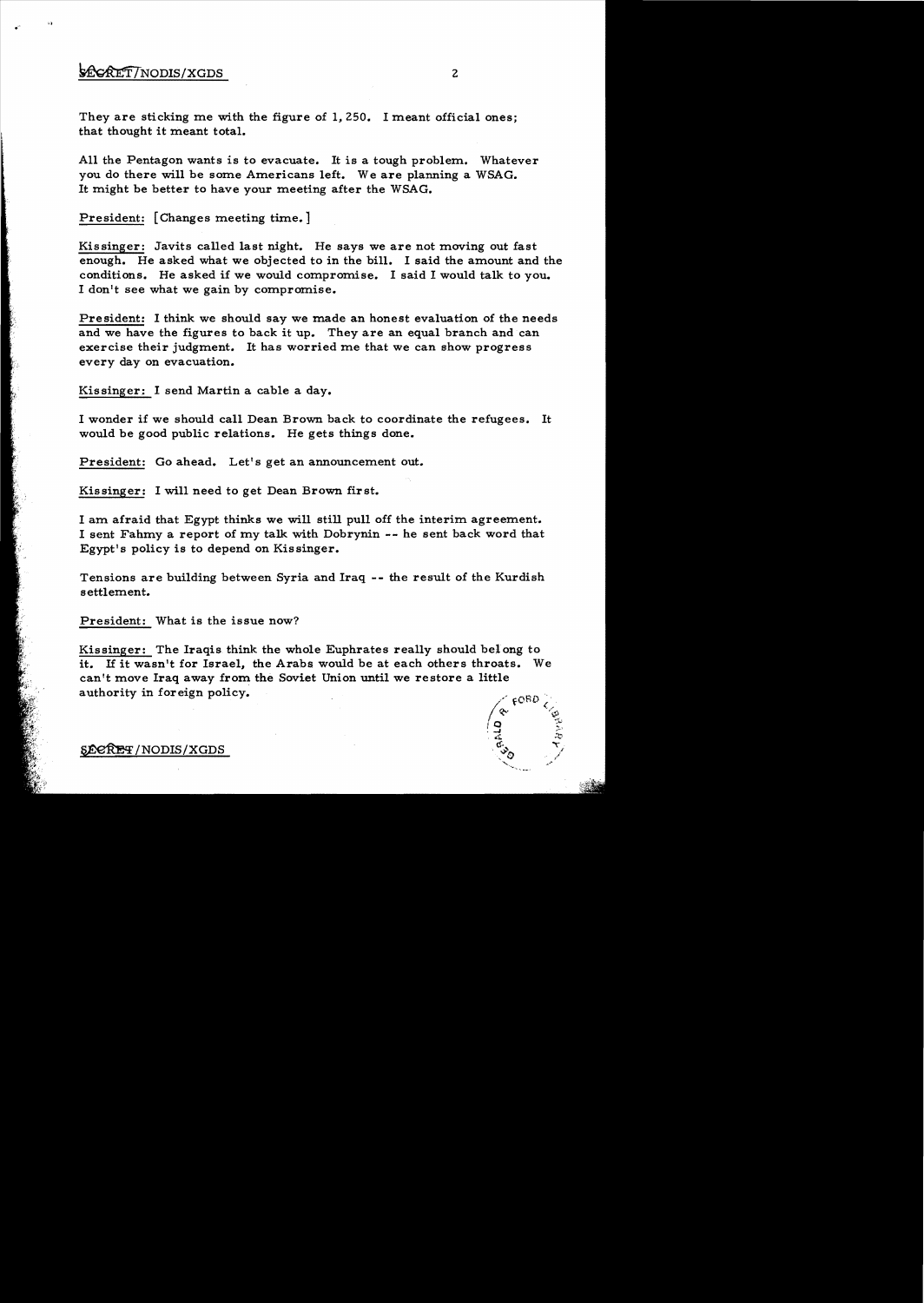## $\frac{\text{SE} \cdot \text{RE}}{\text{NE} \cdot \text{RE}}$  3

The NATO summit is pretty well set. I suggest going to Spain late afternoon on the 30th. Plan on Sadat June 1st. You may want them to see Rabin in May. Whatever we do, you should go through the process of talking to both.

I had planned to meet Gromyko on the 21st, go to CENTO on the 22-23, and the OECD in Paris. I could cut my attendance at OECD so we could have some time together.

President: I think it would be better if we went together.

Kissinger: I will make sure to be here at least two days.

President: What is the specific agenda?

Kissinger: I will give you something next week. There will be a general meeting and specific meetings;. I think you should give a strong speech of leadership.

President: Giscard won't go?

Kissinger: It is a disgrace. "To think he can meet with the Communists but not the Allies. I can point out to the Ambas sador that you would not take it lightly.

President: I personally resent it.

Kissinger: It is not limited against you. He did the same thing last year.

President: Would you start speech preparations.

Kissinger: Yes. I will get a communique started.

Dean Rusk will be in town next Monday.

President: Let me check. He is a fine American.

Kissinger: Lew Wasserman is coming to dinner on Saturday.

President: I will see him on Saturday.

SECRET/NODIS/XGDS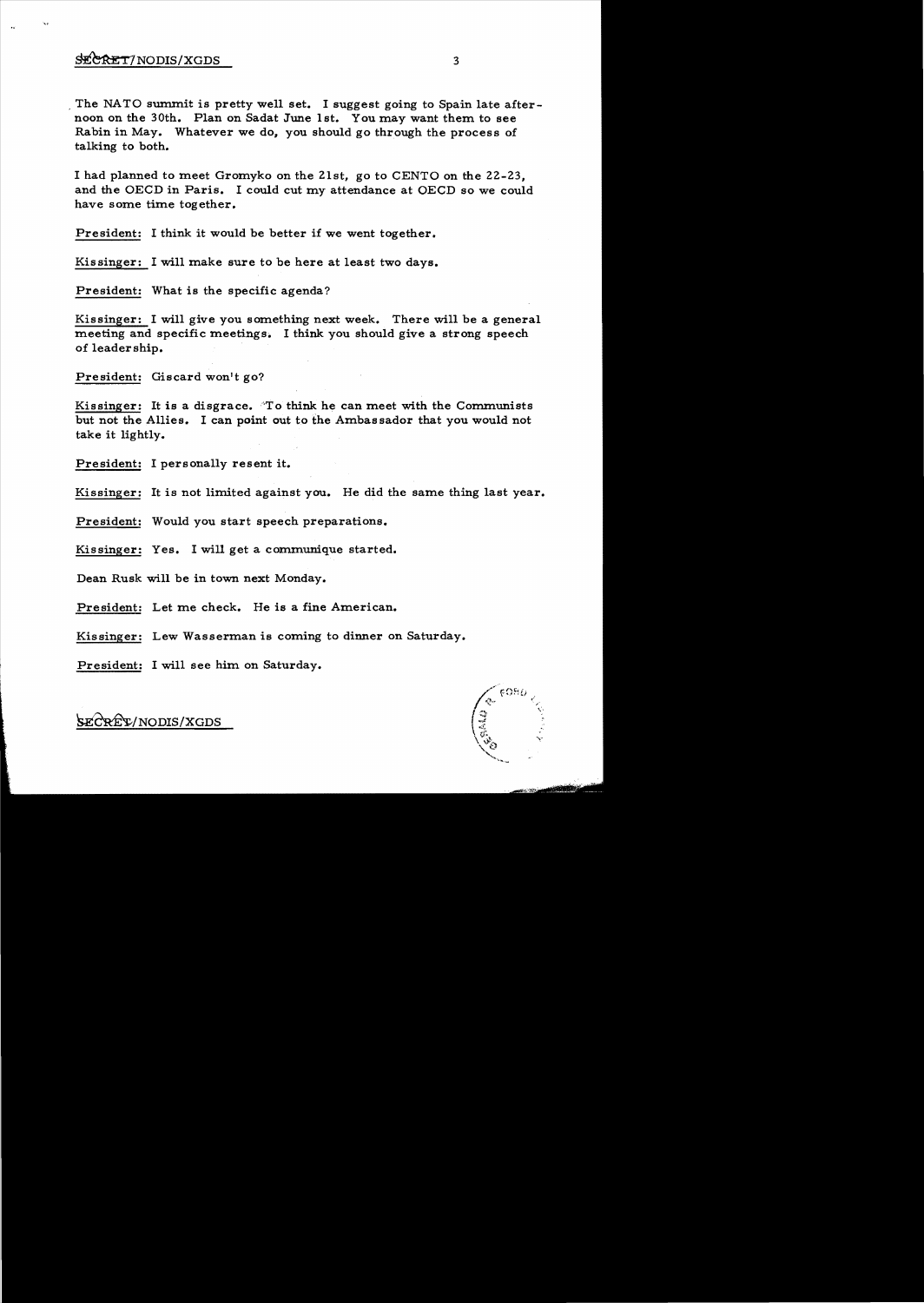# SEQRET/NODIS/XGDS

Kissinger: I think we can get him to put a group together to build some backfire. He will never support you but he could calm down the Democrats. He is the chief fund raiser.

President: He probably supports Jackson.

Kissinger: He is backing off because he thinks Jackson screwed up the Trade Bill.

President: I had a reception for ASNE. They were friendly.

## SECRET/NODIS/XGDS

FORD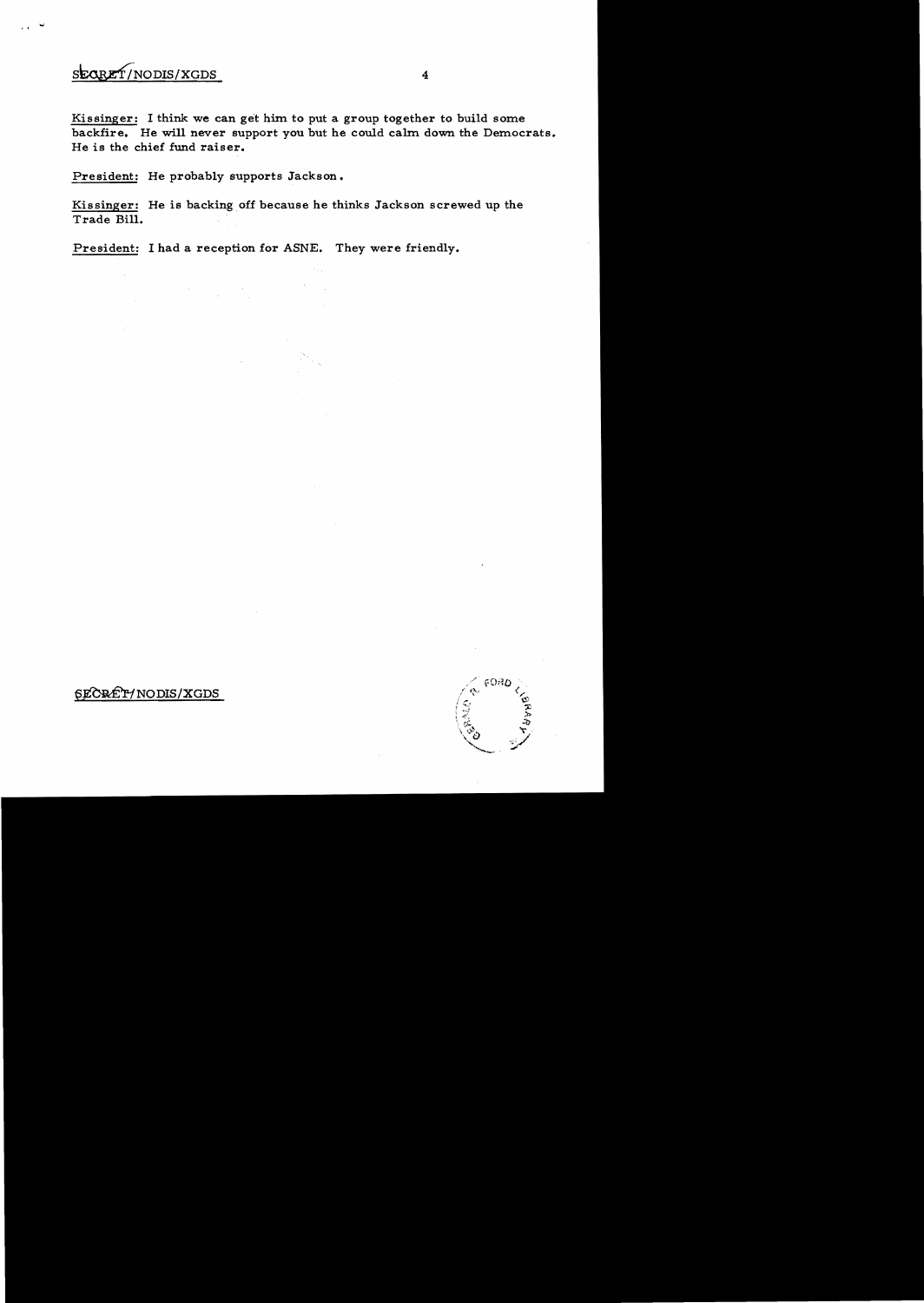PIR<sup>c1</sup>.  $9^{12} - 10^{15}$ K The UP really does follow his instruction He is Granterest bout he losset free wheel To have him consider to do this thing is tremmentes  $o$ est $t$ . Le Scottie suid club mobilité a silent mojoute againt un should do. Jaque. I think a moral is harrying. K Uning what to a tea - suid a lacks outside Fast ava my sagputair + like your sports.  $x \star$ Cove hold them my for what they hid & they can't fund anno inite are no alone they i hang usy faculing colating far side to rope uf a set. Gram is born surphype spares to Tukk AF. The Andrew are getting tradelerned. Electron up jeur + the wice be mining on anti- US philter. She talking that frances Por anno lunid up + ingue throot formoseire france ser (Diago) P ) comments dans gingts June K 2 agree - and war to PRC, Unks Ctry que a cry chartigued it would be successful On MATO, in with have a paper with wish. 2 On ik au stude timet - sount function. There P & could rarta's stry unt of that. K [ Le out long d'homme, une de medit have at approximately torresting sing to cause out of it **DECLASSIFIED** AUTHORITY <u>forme of 56#29; State</u> the 9/19/01 BY  $M$  NLF, DATE  $526/04$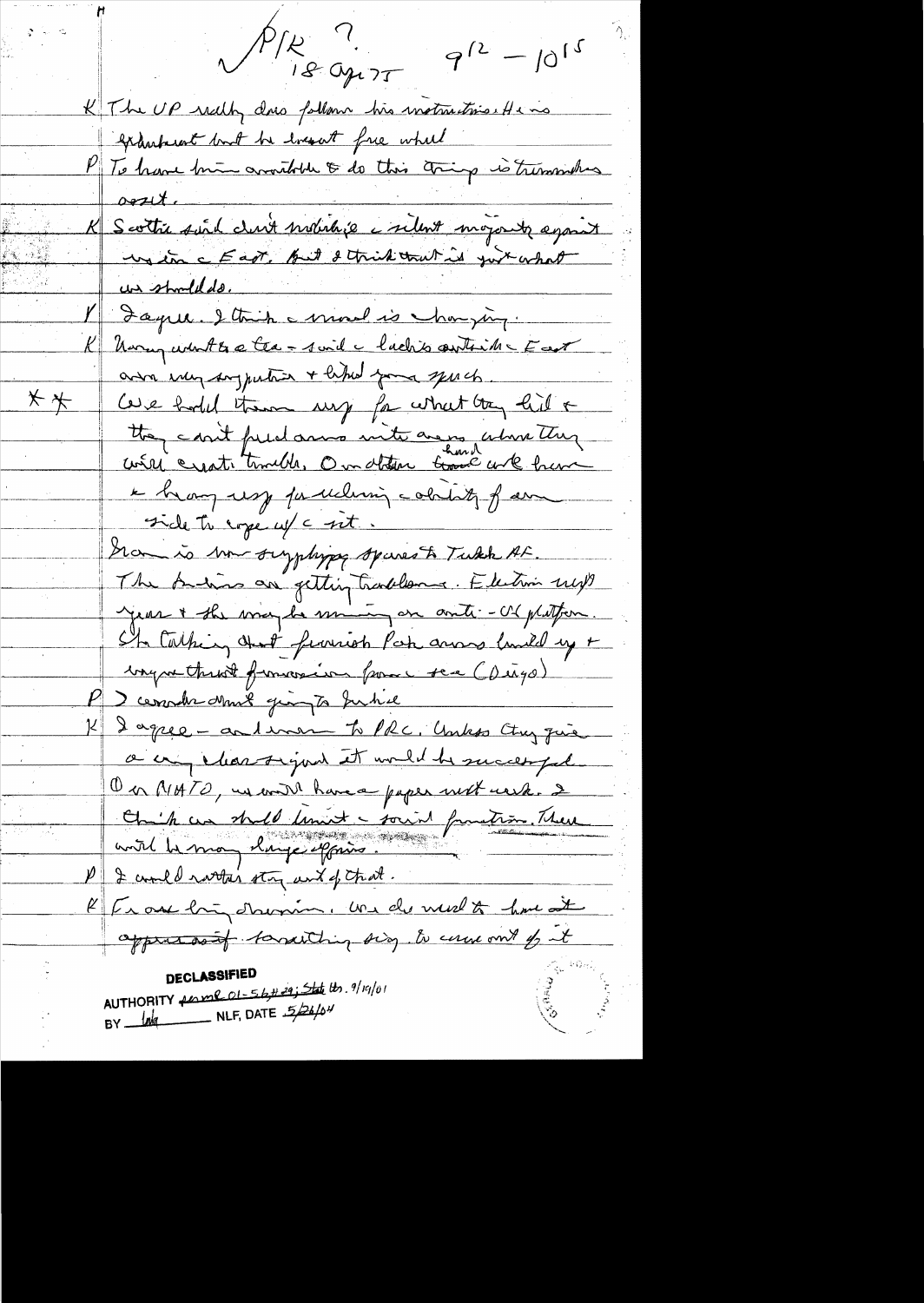ak it my be convitagement . I will fill K - M you ent don't taking Graceral wonitcht came. They must because of e-p facture. In Candratia, c despair continues. Lay Boset, Eriched, how has captured. P What about Schaumak?<br>R He will in Pering and Beau Burnon Today? 14 I think we should send surel throw may. Say they have use for what they got in, we have Usy los aux of we had "hold aver end ay, <u> 米人</u> what they prut undert matter ... I think can identify to them + say are interested in chieves-oct, Pffmm about Them? K & Thip we should hap This that I me get a -voyonne par PRC+50. Thousand princip error, host it may be plloused by chase We cauld opprove to PEC ESU tomment + then see ant Thin as a could have a 3-4 week hold and but c/www. SvN could man 3-4 days. P Ham is use can-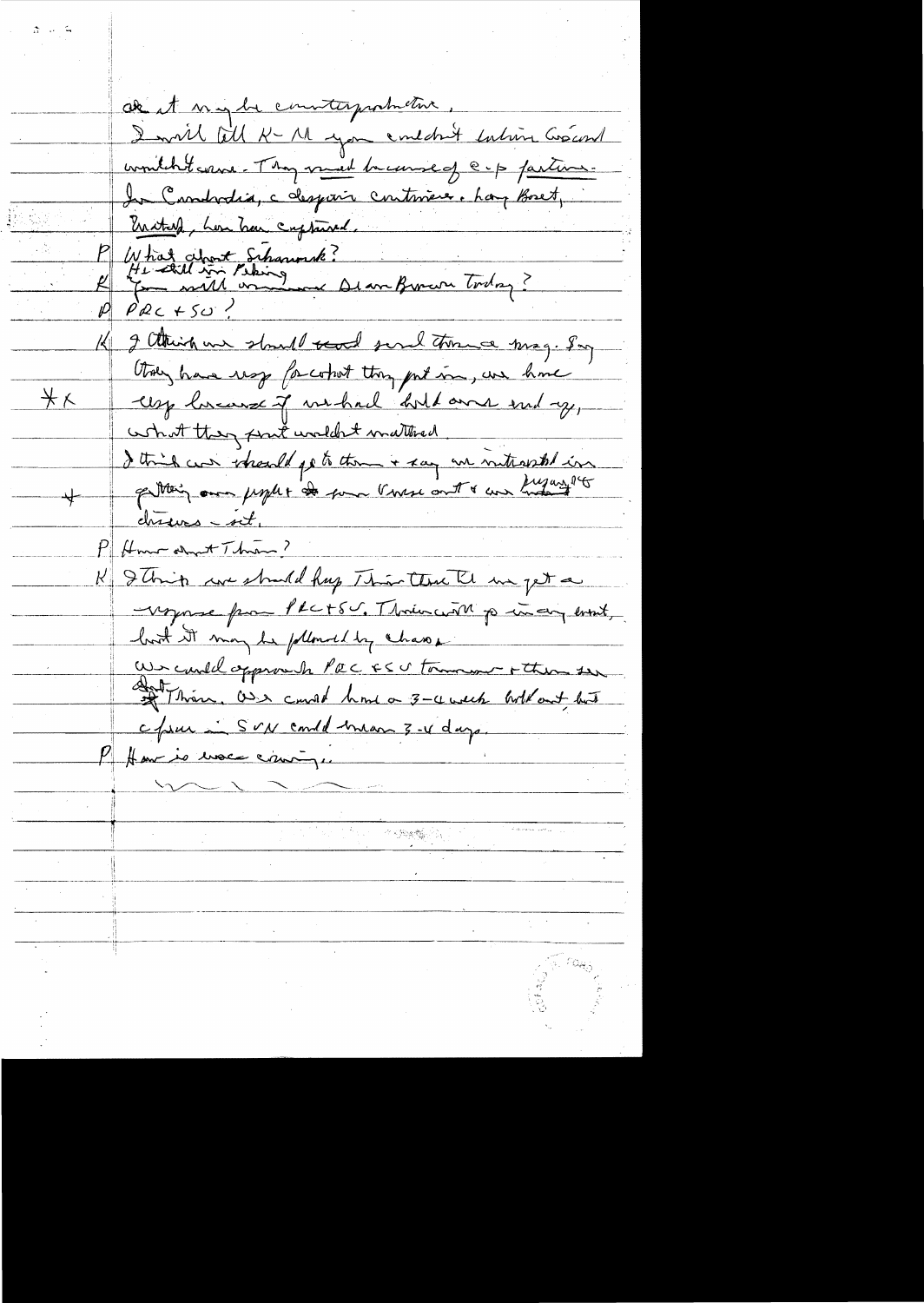. - .. January Guide is well just and permission P/K 18 apr 75 PM finisot what  $\pi$  dear a vote what to dear a note<br><u>Reality to the depth the Magament</u>  $K$  been an towarm before the magine critical P Our qu'instrument en let du Part desfunt de jourd 1-7;; 1.. Md., . *k..Av.....* !'-!,.<M ;... ~. This known wonth see me dont even.<br>K I would be comput . Those basturb wout & hang you They post wanting & fin it on an your P Martocotat be count to coll us, I sure Tent we get out. K Gahm is a noble On. He tying a hold things Try the rgetpegdont. They are striking me w/c figure 1250, I moved official arms, any that it meant total. all c Pentigon wouts is to war. It is a torryh part. Whatever you do there will be some Chows left. We plannin a OSSAG. Un just le better & have you My afterc WSAG. CChanges with twice) K Janits called but weight. Says we not werigout fust emp. asked what we objected to in a bill. I said C count c condition. He ostal if we would can provide 8 suit 8 round Calpts par. Idan't suivant vigoin M comparais. P I think one should say we unade an house use. we have promoto back it up. They are send tement + cm experiention judgment, et une wary me that we can show proper way day on **DECLABBIFIED** 

**E.O. 1868, SEC. 3.5 NSC MEMO, 11/2••STATE Cf.PT. GUIDELINES BY 40**<br>**BY 40**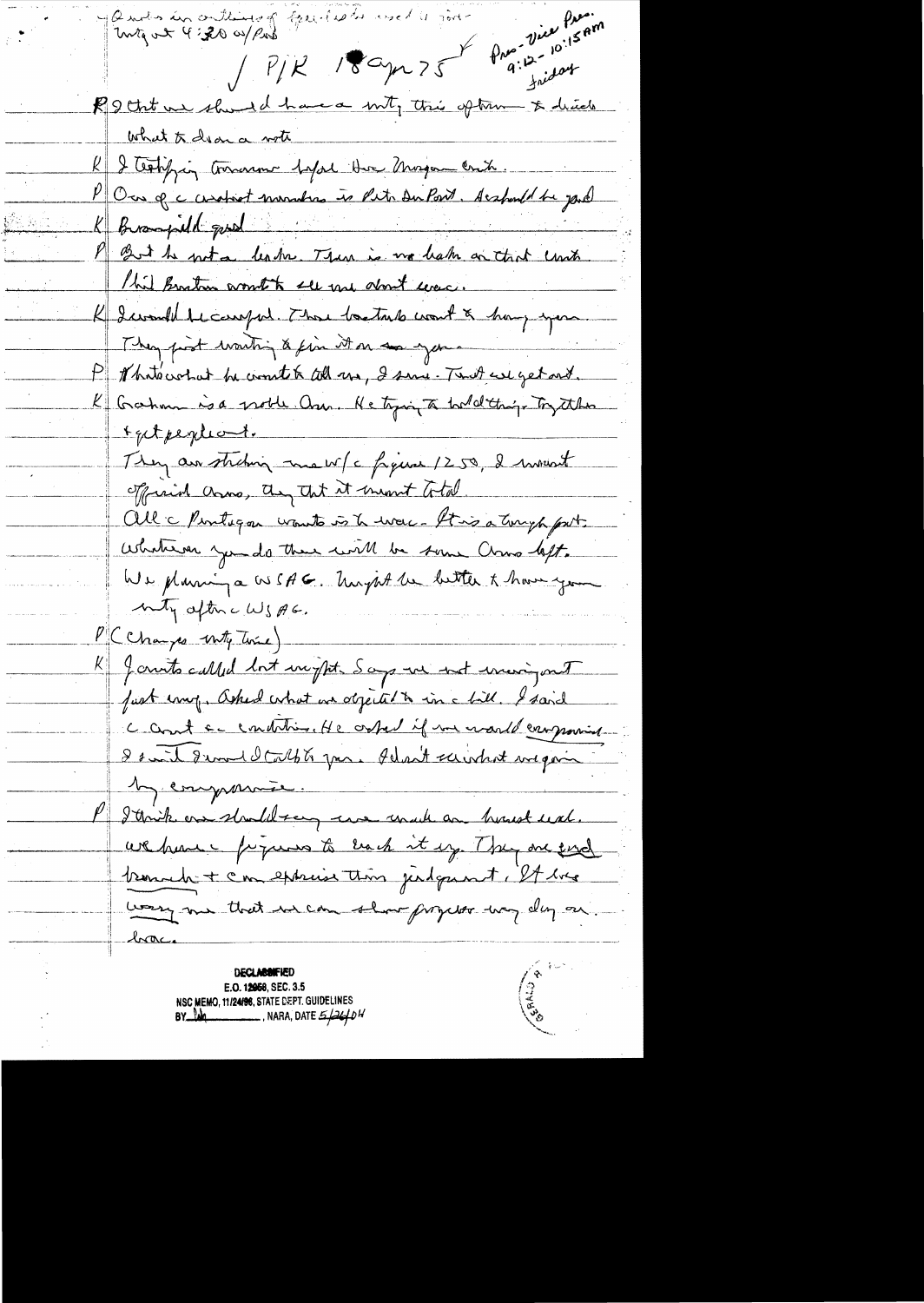Isant Martin a cath a long. I wander if we should rall Dear from hot continute refuges. It would be good public whates He yets things downlidens Godsad, hito pet un annument out. I will need to get Dem Brown 1st. I from E thinks we will stoll pull off a mitime apposed. I suit Fahin a upot of my talk w/ por - he sent bode would that E patin is to dyenlan @ K. This is an bubbing let Syeria - hag - world of Kmel <u>Entternent.</u> Muhatis in K I exp this whole Emphasis worthy should belong to it If it wasn't fait, a link would be at each norther throats. We count more hag array from a SU motil un ustre a little written in FP NATO summer is justy well set I surgest juing to Spain late often on 30 th, Plum on Salat June 1st. You may want the to see Kahin in Uny whotever we do you shill po tom press Ptathin Floothi I had planed to met Gray passer, CENTO223) OECD in Paris, I could cont my attendance at OECD to me could have tome time trycthe. think hatter if we went to getter. I will make proute be her at limit & days. Parot spring à ajende K I give you st southing not with Theme will le poulants esperaficant p. 2 truck jou